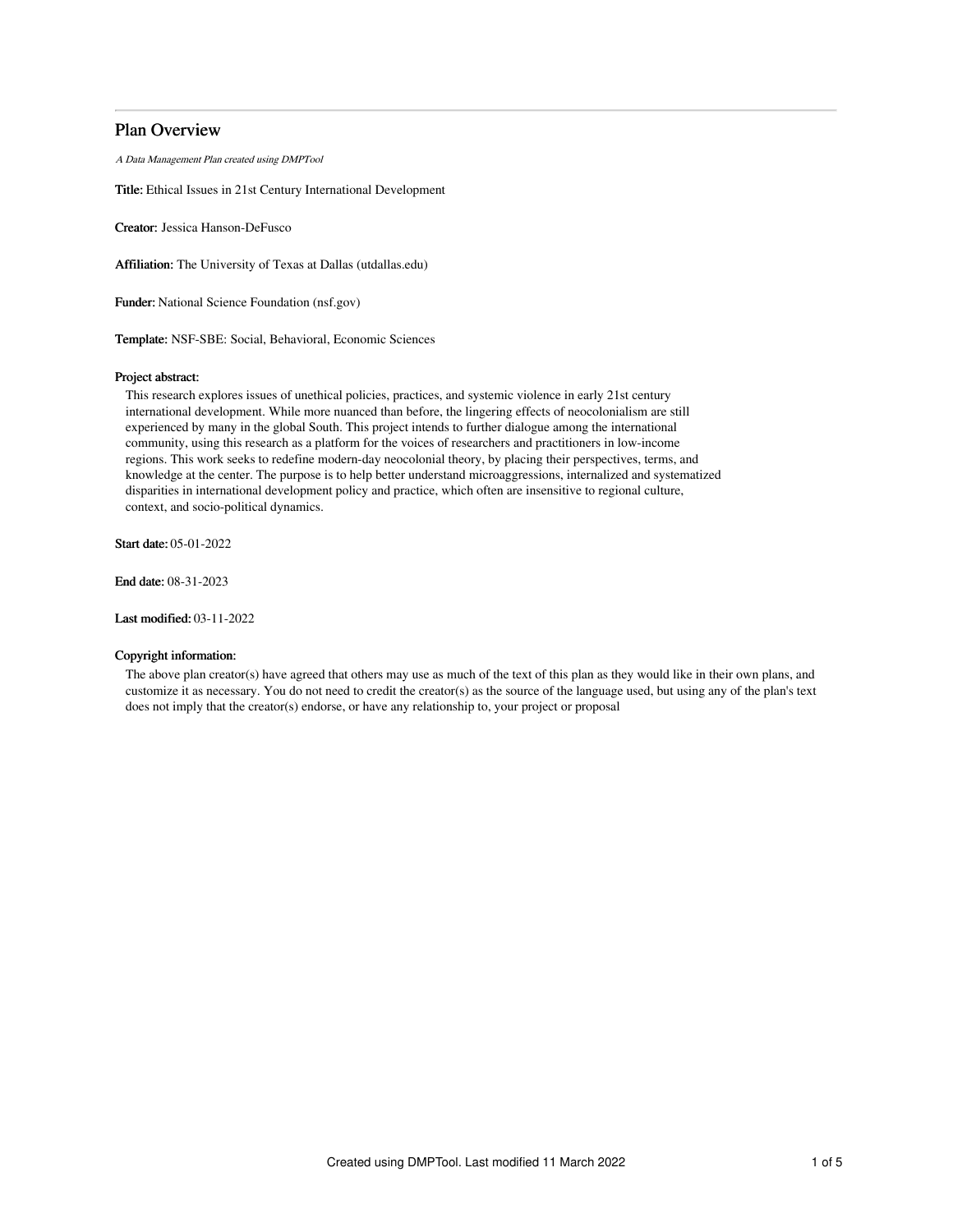# Roles and responsibilities

#### The DMP should outline the rights and obligations of all parties as to their roles and responsibilities in the management and retention of research data. It should also consider changes to roles and responsibilities that will occur should a principal investigator or co-PI leave the institution or project. Any costs should be explained in the Budget Justification pages.

Jessica Hanson-DeFusco will be responsible as the Principal Investigator including leading the IRB through the University of Texas-Dallas process before any data collection. This work is primarily theoretical so IRB exception status is anticipated. She will work for part-time during the summer of 2022 and 1 month in 2023 to finalize publication to be disseminated through peer-review journals and university-press publisher. \$1000 is used for publication fees. She will also travel to work with Sakil Malik in DC and vice versa twice a year, thus the anticipated travel. She will also be in charge of managing the project, data management which will be kept in an encrypted Dropbox with access made available to Sakil Malik (co-PI consulting) and to Post-doc Associate. Dr. DeFusco will also mentor the Post-doc Associate, helping she/he/they to support theoretical development of reconceptualized neocolonial attitudes and practices pervasive in international development, as well as help write and edit sections of the publication. This will be done in Year 2 when more progress has theoretically been developed by Malik and DeFusco. Daniel Gray, will be an external non-American consultant, from Liberia with expertise in sociology in the global South. He will provide feedback on the developed theories with compensation as stated in the budget during year 1, and then a final feedback for the finalized document in Year 2. With Covid-19, it may be difficult for Gray to travel to the US, but the travel budget will be used if possible in Year 2 to support Gray to come for draft workshop of scholarship in summer of 2022. A graduate student will be hired to work Year 1 2022 for one semester to support editing, research literature review, and other administrative tasks as required. The student will receive acknowledgement in the publications for supporting the research, as will the Post-doc who will work for 3 months in the summer during Year 2 of 2023.

### Expected data

#### The DMP should describe the types of data, samples, physical collections, software, curriculum materials, and other materials to be produced in the course of the project. It should then describe the expected types of data to be retained.

As this is primarily a theoretical piece, most of the work will center on an extensive literature review of international development and neocolonial theory, along with some case studies provided in interviews with voluntary participants. For this reason, an IRB will be done by Jessica Hanson-DeFusco as the PI, with Sakil Malik as a co-investigator (consultant). Any interviews will be conducted anonymously, with no personal information documented, other than the stories and perspectives that are shared about the state of ethical policies and practices in the realm of international development today in the global South. These interviews will be recorded and kept in an encrypted file with only access by Dr. DeFusco and Mr. Malik. Transcriptions will be done by Dr. DeFusco and will be kept sealed in the file for 2 years per IRB requirements. A database of an extensive literature review (estimated 1000) related to the topic of publications and scholarship will be developed using Excel. This will be made available as

an open source document at the end of the research if requested from Dr. DeFusco, and contact information will be provided in publication. Also all references will be cited in APA format in publication.

## Period of data retention

SBE is committed to timely and rapid data distribution. However, it recognizes that types of data can vary widely and that acceptable norms also vary by scientific discipline. It is strongly committed, however, to the underlying principle of timely access, and applicants should address how this will be met in their DMP statement.

Data retention of any interviews will be kept sealed in a zip drive encoded as well as an encrypted file on Dropbox by Dr. DeFusco per IRB requirements. Data retention of the literature review informing the theoretical modeling of reconceptualizing modern day international development neocolonialism will be made as an open source document, and will be kept for no less than 10 years to support other future research endeavors by the team or other researchers who wish to expand on the theoretical implications of the this publication.

## Data format and dissemination

The DMP should describe data formats, media, and dissemination approaches that will be used to make data and metadata available to others. Policies for public access and sharing should be described, including provisions for appropriate protection of privacy, confidentiality, security, intellectual property, or other rights or requirements. Research centers and major partnerships with industry or other user communities must also address how data are to be shared and managed with partners, center members, and other major stakeholders.

All interviewed participants will be voluntarily, informed of the IRB process and consent from signed, and their contributions will be kept anonymous to guard against retribution or issues that can arise in sharing their experiences in international development.

All literature review resources will be cited using APA in the publication product. Likewise, a literature review excel tool that records each source, with abstract, key words, link, and APA citation of authors will be maintained and available per request to Dr. DeFusco, whose contact information will be offered in publication. The final products will be either a series of peer-review journal articles and/or a book published by a university-press publisher.

Data will be kept in an encrypted dropbox file by Dr. DeFusco, with all interview recording and transcripts only shared with Malik. The files will be kept for 2 years and then destroyed (deleted) per IRB requirements.

### Data storage and preservation of access

### The DMP should describe physical and cyber resources and facilities that will be used for the effective preservation and storage of research data. These can include third party facilities and repositories.

Repositories will be kept in University of Texas dropbox file with an encrypted code by Dr. DeFusco for 2 years. A zip drive that is also encoded will be kept as well to ensure data is not accidently lost, but will be kept sealed per IRB. All interviews and related data will be deleted after 2 years. IRB concent forms will be kept in the repository mentioned above for up to 5 years.

Literature review data will be open-access. During research period, it will be maintained by Dr. DeFusco and Malik with support by graduate student, and access by Post-doc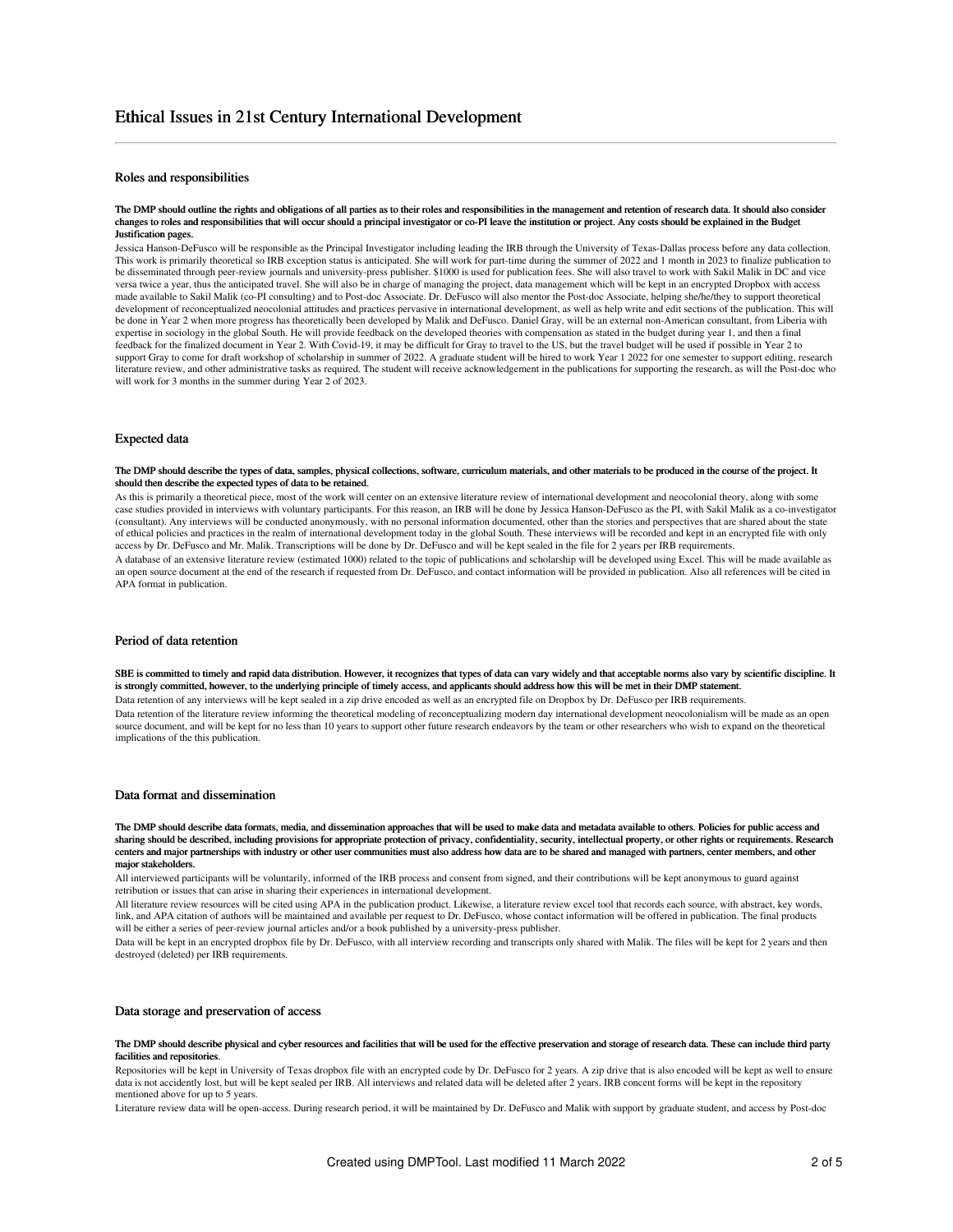in Year 2. But data management will be overseen by Dr. DeFusco.

# Additional possible data management requirements

More stringent data management requirements may be specified in particular NSF solicitations or result from local policies and best practices at the PI's home institution.<br>Additional requirements will be specified in the p

Question not answered.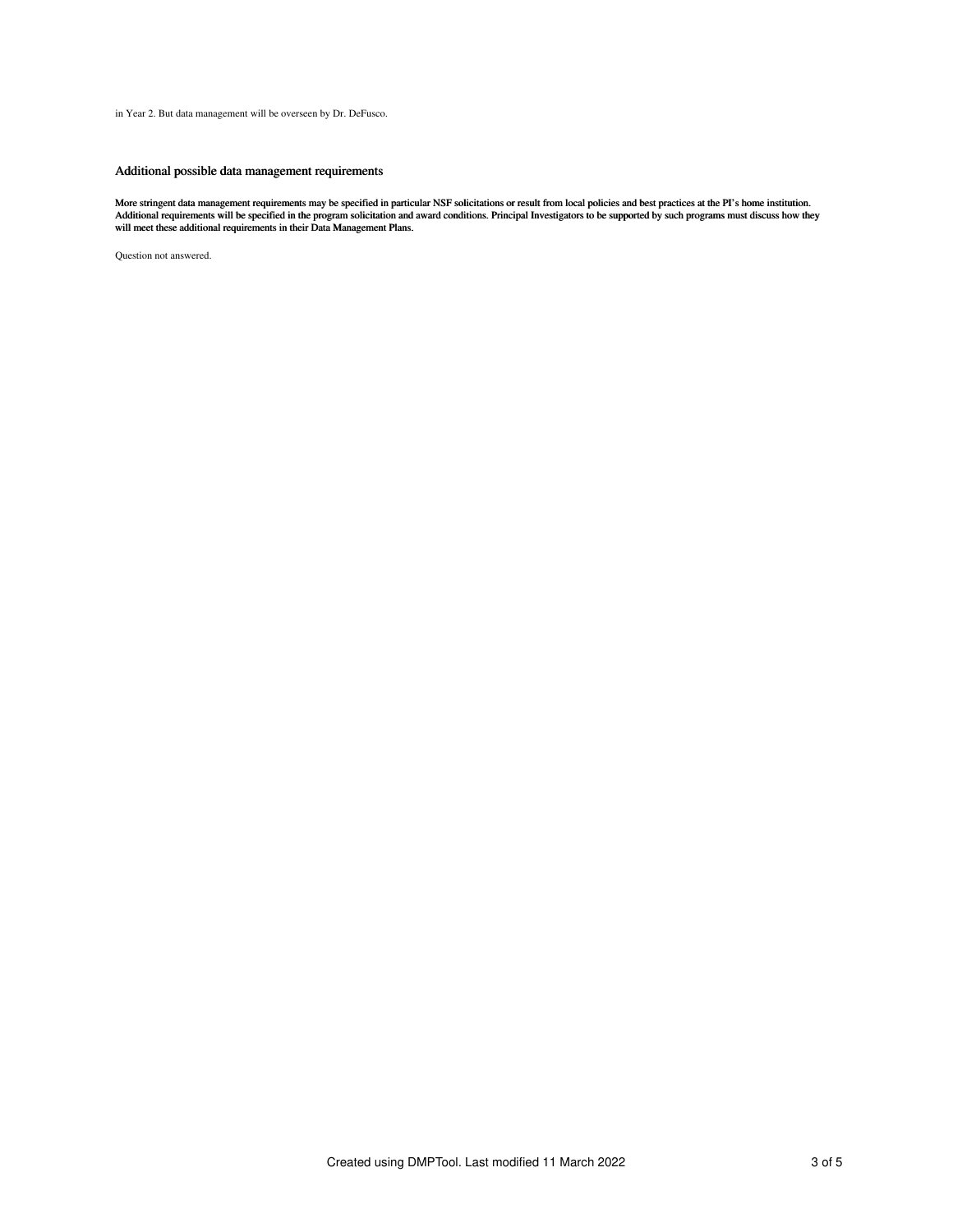# Planned Research Outputs

# Dataset - "Literature review of most relevant sources for Neocolonialism and ID Theory"

The LR will be a database of at least 1000 top-cited or relevant works from Google Scholar and other search engines on neocolonialism and international development theory that help inform a new conceptualization of 21st century international development and unethical issues.

### Text - "#UnwokeID- Ethical Issues in 21st century international development book"

The book and potential peer-review article publications will be the final product(s) of this research. It will present the theoretical conceptualization of how neocolonialism has affected or still exists in international development policies and institutions like USAID, the World Bank, and American-based international nonprofit organizations like Save the Children and Plan International. The book will be published through a university-press publisher. Any journal articles will be submitted to social science peer-review journals.

#### Keywords

International development, policy, ethics, inclusive collaboration, inequality, microaggressions, systemic inequalities, international nonprofit management, neocolonialism

### Proposed Table of contents

Book Length: 125-150 pages

### Chapter 1: Brief history of International Development

Abstract: Often debated is whether international development theory exists in literature, but for any expert who as worked in international development the answer is clear. This chapter provides an overview of the major theoretical periods that defined international development, such as: modernity, basic needs assistances, human development, and good governance. This overview provides students of international development a better understanding of how contemporary development assistance and foreign aid evolved and the marks that each period left on 21<sup>st</sup> century theory and practice.

### Chapter 2: Policy Cycle & Players

Abstract: This chapter presents the policy cycle in relation to work in international development (ex-ante and ex-post) policy and practice. It also summarizes key stakeholders at all levels- international, regional, national, and localized/community level who play a role in development policy and programming. This chapter is meant to help students get a better understanding of the how policies and programs are designed, implemented, and evaluated for impact. Moreover, it helps students understand a variety of career opportunities that they may consider entering including grant writing, program and policy implementation, nonprofit management, finance/accounting, ITC, technical consulting, research and monitoring & evaluation, specialists, and advocacy. This chapter is based on frequent feedback from nonprofit graduates that they were not fully aware of the different career paths afforded to professionals entering international development. Had they been more aware, they could have better tailored their studies and internships to gain more useful experience and knowledge to lend to their field.

### Chapter 3: Violent, coercive, or paternalistic policy and programming in international aid

Abstract: While development policies and programs are made with 'good intentions', they often are developed in western headquarters, and implemented top-down from international offices to host-national offices to implement with little to no say in the design or implementation strategy. The chapter presents various real-world case studies of national-level nonprofit organizations, civil society organizations, and grassroots advocacy groups, in which they were contracted with no decision-making process to<br>implement projects and policies which ultimately failed and consider alternative strategies that in the end could have improved these scenarios. Policies and programs engineered in a silo often have unintended consequences (often termed fatal remedies).

### Chapter 4: Unethical practices in international development partnerships between international stakeholders and national partners

Abstract: Development and foreign aid assistance is meant to help improve the quality of life, democratic freedoms, and human capacity of people in low-income regions. Yet, often what is preached by western-educated experts and professionals isn't necessarily what is practiced. This chapter presents various case studies of implemented policies and programs that were riddled with ethical and moral issues. These cases describe negative attitudes, microaggressions, and systemic inequity by international consultants who call host-national partners derogatory and even racist names behind their backs, to INGOs that mainly place white professionals in key management positions, to pay discrimination, and human resourcing violations including toxic work environments and enforced national staff overtime without financial compensation. The chapter further offers checklists and self-assessment tools that young professionals can use to assess personal and organizational practices and attitudes, and to motivate teams to come up with improvement strategies and priorities to promote a more inclusive partnerships and compassionate work environment.

### Chapter 5: Unequitable representation- concerns of limited or ignored voices and perspectives by host national and regional development experts, nonprofit workers, and beneficiaries

Abstract: This chapter examines the laws and policies that many global South nations like Kenya and Liberia are putting into place, along with progressive nonprofits, that protect the rights of their staff, break glass ceilings often put on host-national staff (people of color) including equitable chances for advancement, equal benefits and compensation. It also presents various case studies of real-life experiences of nonprofit and UN employees who are citizens of low-income regions who face repeated experiences of workplace discrimination- from Liberian nonprofit workers threatened to become Ebola responders or loose their jobs; to a female doctor from Bangledesh who was hired to work for an international nonprofit in Washington DC but was paid 40 percent less than her equivalent American counterparts; a USAID-funded contractor who made national employees work 60 hour weeks without paying overtime; to an INGO in Sierra Leone whose director refused to hire any 'nationals' as project managers. Each case study comes with discussion questions for the audience to discuss the issues and consider solutions to avoiding these ethical violations in the future. The chapter also comes with developed tools that agencies can use to improve human resourcing systems and eliminate issues of discrimination or glass ceilings for colleagues from Africa, Asia, and Latin America.

### Chapter 6: Reconceptualizing Neocolonialistic Practices

Abstract: Contemporary terminology reflecting evolved stage of neocolonialism in development and global South philosophy and scholarship This work proposes to reexamine, update, and advance the philosophic representation of neocolonialism in contemporary international development. The term of neocolonialism is first recorded in literature in the early 1960s, as most colonies were breaking away as independent, democratic nations, in Africa, Latin America, and south-east Asia. Since Nkrumah's 1965 work, Neo-colonialism: The Last Stage of Imperialism, concepts of neocolonialism evolved as major topics in both development theory and global South philosophy. Most scholars and practitioners in international development are informed by decades-long body of literature focusing on human capital, human development, and human progress. But the great majority of literature reflects westernized biases against the global South, and the need to make periphery/low-income nations progression mimicking that of metropoles/global North. In international studies, the study of neocolonialism warrants vital consideration of socio-economic and political state of Africa, post-independence from colonial rule, as well as the ongoing effects that ex-colonizing nations exhibit on the global South's socio-economic and political ideology. Yet, how much does the literature on neocolonialism reflect the evolution of development in the early 21st century? Some scholars contend that new neocolonialism is 'globalization' in which lowincome regions are economically, political, and culturally dominated by Europe and the West (Afisi, 2009; Basu, 2016; D'Souza, 2007; Easterly, 2006; Mazrui, 2002; Maduagwu, 2000). Yet globalization is only the stage upon which modern day development is implemented.

The power dynamic in international development has shifted, but only a bit towards the center, leaving today's version of neocolonialism not where it was but also not